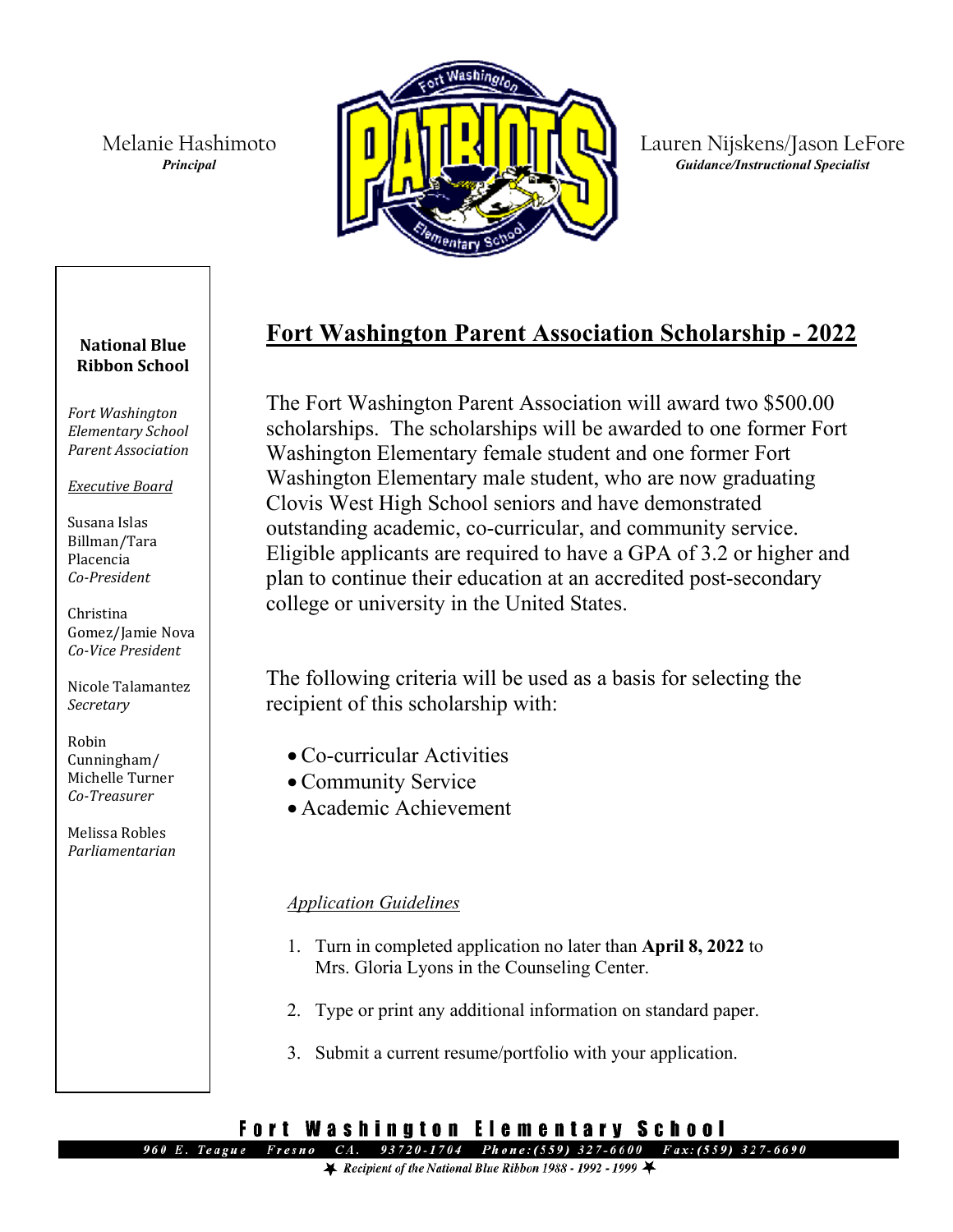Melanie Hashimoto *Principal*



Lauren Nijskens/Jason LeFore *Guidance/Instructional Specialist*

# **Fort Washington Parent Association Scholarship Application**

### **1. Personal Data:**

| Name: |                 |                                                                                                                                                                                                                               |  |  |
|-------|-----------------|-------------------------------------------------------------------------------------------------------------------------------------------------------------------------------------------------------------------------------|--|--|
|       | Telephone:      | the control of the control of the control of the control of the control of the control of the control of the control of the control of the control of the control of the control of the control of the control of the control |  |  |
|       |                 |                                                                                                                                                                                                                               |  |  |
|       |                 | Parent(s) Name(s):                                                                                                                                                                                                            |  |  |
|       | Parent Address: | (if different from above)                                                                                                                                                                                                     |  |  |
| Male  | Female          | (Please circle one)                                                                                                                                                                                                           |  |  |

### **2. References:**

What is the name of your school counselor?

\_\_\_\_\_\_\_\_\_\_\_\_\_\_\_\_\_\_\_\_\_\_\_\_\_\_\_\_\_\_\_\_\_\_\_\_\_\_\_\_\_\_\_\_\_

\_\_\_\_\_\_\_\_\_\_\_\_\_\_\_\_\_\_\_\_\_\_\_\_\_\_\_\_\_\_\_\_\_\_\_\_\_\_\_\_\_\_\_\_\_

List 3 Clovis West faculty members who can be contacted as references:

**Fort Washington Elementary School** 960 E. Teague Fresno CA. 93720-1704 Phone: (559) 327-6600 Fax: (559) 327-6690